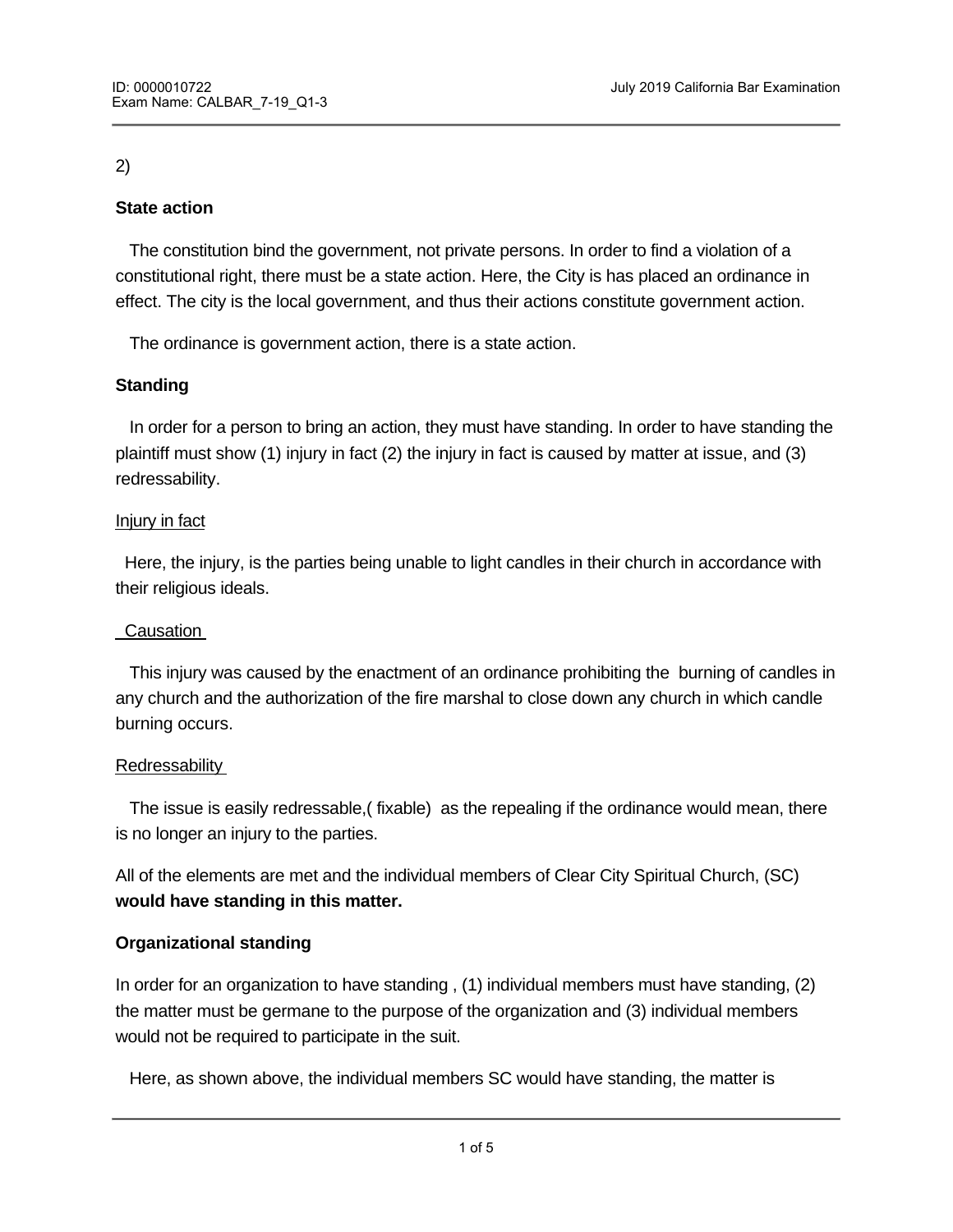germane to the purpose of the organization, as they regularly light candles at Sunday service to signify light in the world, a part of their spiritual belief, and as a church, that is germane to their purpose, of spirituality. Lastly, individual members would have have to participate in the suit.

### **SC has organizational standing.**

### **Ripeness**

Clear City argues that since they have not taken any action, there is no controversy. In order for the court to hear the case, there must be a case or controversy. Courts can not make advisory opinions.

 A case is ripe when it is too early for the case to be heard, as there is no injury, yet. Here, while no churches have been shutdown by the ordinance, they have already been required to stop burning candle to comply with the ordinance , and avoid being shutdown. so in essence, the city has taken action.

The case is not ripe. Clear city's "defense" is not valid.

## **1. Whether the temporary restraining order should be granted?**

 A temporary retaining order is intended to maintain the status quo pending further litigation on a preliminary injunction. In order to be granted, the moving party must show, (1) irreparable harm if normal procedures are followed, (2) likelihood of success on the merits, (3) inadequacy of legal remedies (4) balancing of hardships. TROs can be granted ex parte in some instances.

irreparable harm if normal procedures are followed

 If the TRO is not granted, Sc will be unable to practice their religious beliefs without inhibition, as they would not be able to light candles in their church. While this is a harm, it is not likely a sever enough harm to where it would be irreparable, as they could find alternatives to lighting the candle, including moving their procession outdoors. But City would also argue that their reliegious freedoms are harmed by the ordinance and the court would likely find that to be a irreparable harm.

likelihood of success on the merits

 However, they will likely have success on the merits of their case, as there are clear violations of the 1st amendment by the enactment of the ordinance.

inadequacy of legal remedies

Inadequacy of legal remedies is determined whether money damages would be sufficient,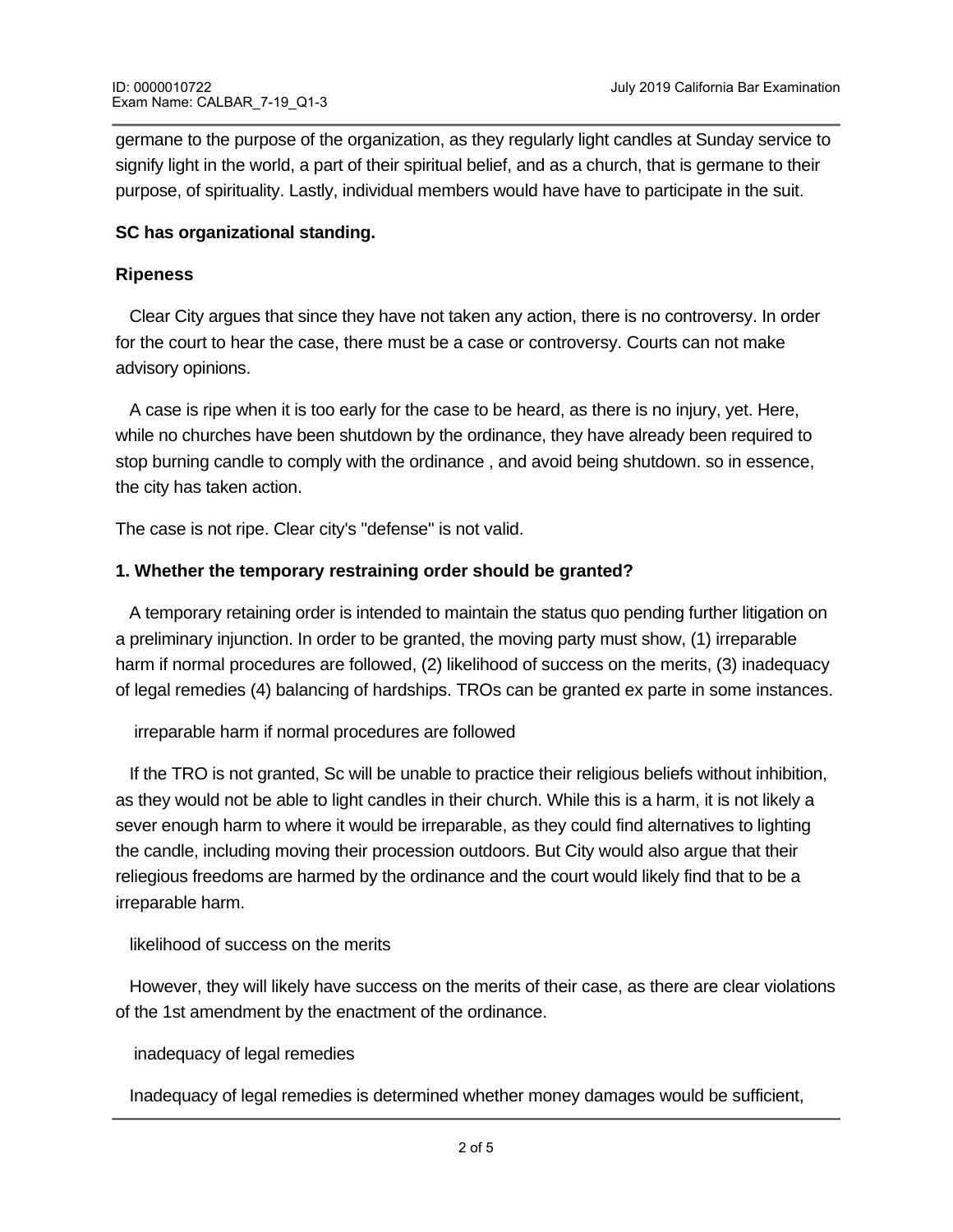whether the defendant is insolvent, if the amount in damages would be hard to determine, and the like. In this situation the damages would be hard to determine because how much is religious freedom worth to someone, that would depend how important the religion is someone. Which would be hard to just throw a dollar amount at.

balancing of hardships.

 The churches hardship of having to withhold an act sacred to them would be outweighed by the City's "hardships" of worrying about whether a fire will occurr in another church, especially because there are ways to help prevent the fire without the ordinance.

The temporary restraining order will likely be granted.

## **2. Whether the preliminary injunction should be granted?**

A preliminary injunction is intended to maintain the status quo, for usually 14 days, and may be extended, but in any event can last longer than 30 days. A preliminary injunction requires the same elements as a temporary restraining order, but adds that there must also be no defenses.

#### same elements as temporary restraining order

 As shown above, there is irreparable harm, likelihood of success on the merits, inadequacy of legal remedies and the balancing test weighs in favor of SC.

#### no defenses

Laches (having taken too much time to make the claim) and unclean hands would not apply, and there are thus no defenses

SC would likley be successful in obtaining a preliminary injunction.

#### **3. Liklihood of success in obtaining declaratory relief?**

#### **1st amendment**

The first amendment provides protections to speech, religion and association, as well as press. The 1st amendment is applicable to the states via the 14th amendment's doctrine of incorporation.

#### Freedom of religion

Free Exercise Exercise

The first amendment protects the freedom of religion.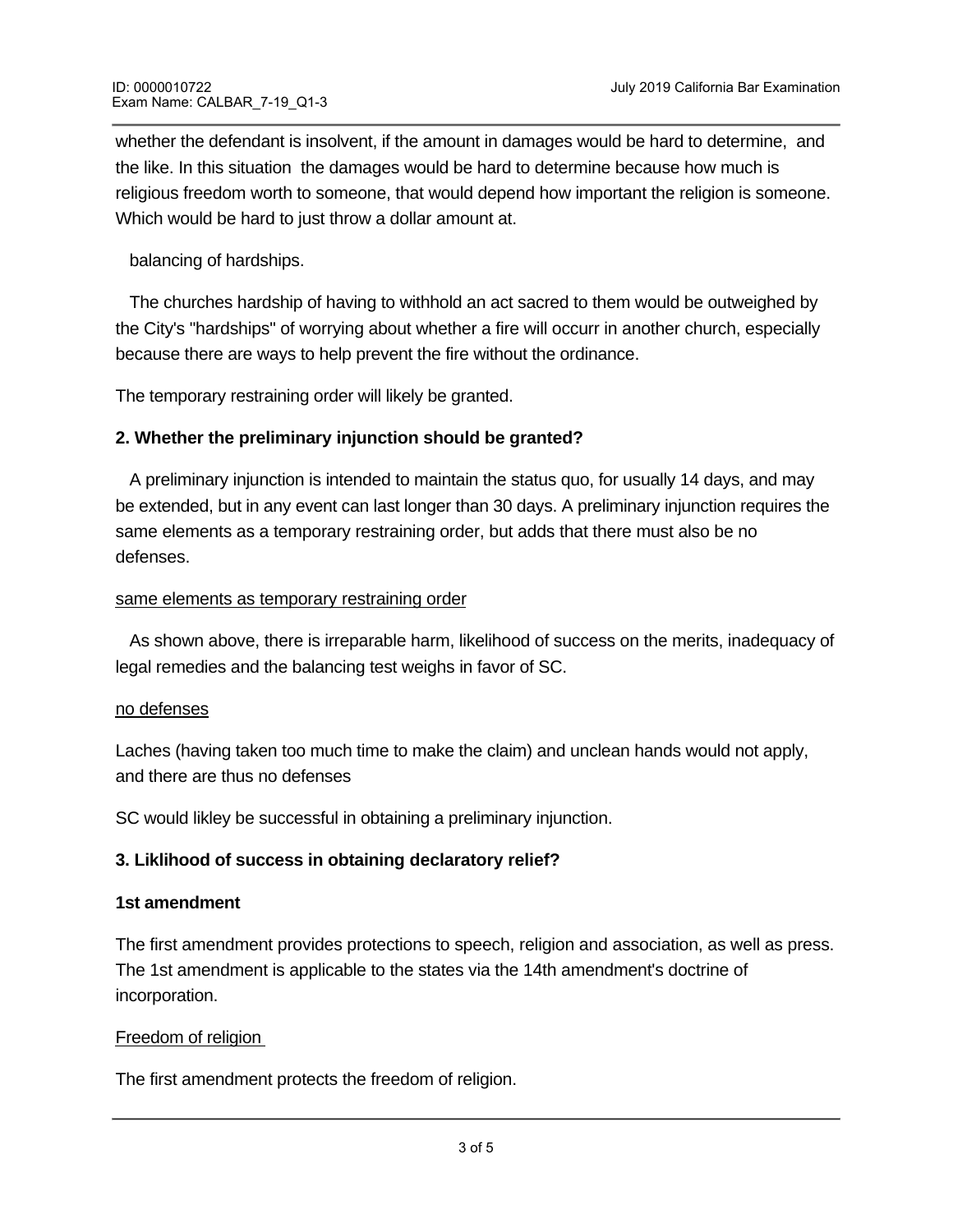### Free Exercise

 Under the free exercise clause, the government can substantially burden a religion. The religion must take the place in ones life equivalent to that of an orthodox religion. In order to be upheld, the government must show that the law meets meet strict scrutiny (the law must be narrowly tailored to achieve a compelling government interest, and be the least restrictive means necessary to achieving that interest). If the law is one of generally applicability, the burden is on the plaintiff to show that the law does not meet a rational basis test (the law a rationally related to a government interest)

 Here, SC will argue that the government is burdening their religion by not allowing them to burden candles, that the law is one of general applicability. No specific religion is being burdened. While the City would argue that the ordinance does burden their religion as the ordinances is only being applied to churches. Because the law is only be applied to churches, the court would likely find that it is not a law of general applicability and would require the government to show that the ordinance meets strict scrutiny.

Narrowly tailor to achieve a compelling government interest, no less restrictive means

 The government would likely argue that it has an interest in preventing fires in the city. They would ague that fire prevention is a compelling government interest. However, Sc will counter the argument with the fact that a candle could have burned down any building, the fact that the ordinance was enacted after a church burned was merely coincidence. And the court would likely agree with SC.

 Further SC would argue that instead of shutting down the churches, a less restrictive means of achieving fire safety, would be informing the churches about the hazards presented by the burning of candles and requiring safeguards, such as fire extinguishers be present in the churches.

 The court would not likely uphold the ordinance, as it does not meet strict scrutiny, failing to comply with the free exercise clause.

#### Establishment clause

 The establishment clause prohibits the government from establishing a religion. In order to be upheld when a law favors a religion, it must meet the "Lemon test."

#### Lemon test

Under the lemon test the law must (1) have a secular purpose, (2) neither advance or inhibit